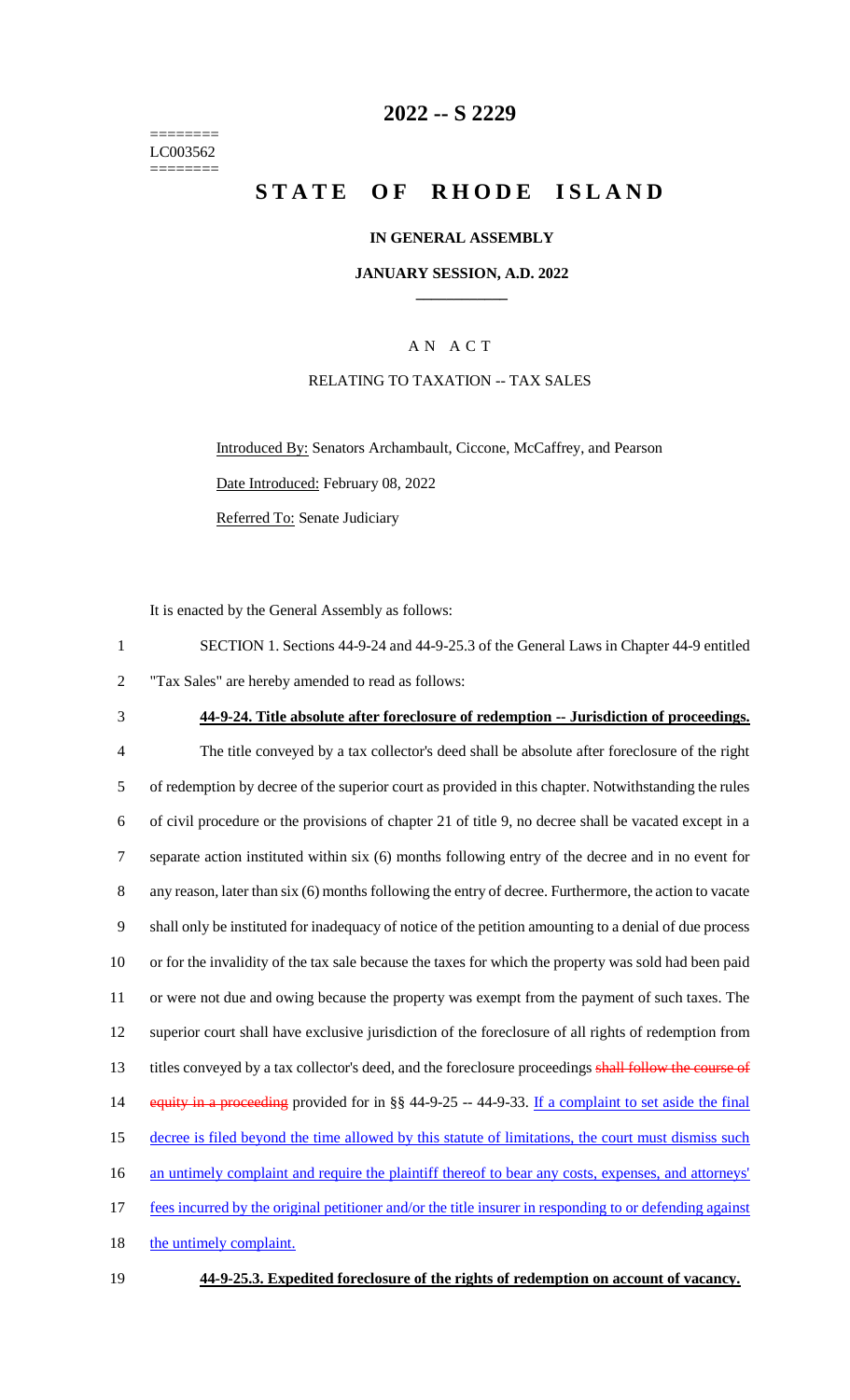(a) Notwithstanding the provisions of §§ 44-9-25 and 44-9-25.1 following a sale of property for taxes or fees, whomever then holds the title thereby acquired may bring a petition to the superior court for the foreclosure of all rights of redemption after the passage of sixty (60) days 4 from the date of recording of the tax sale deed upon a finding by the superior court filing a sworn 5 affidavit with the petition that the structure(s) thereon are vacant and either vandalized and/or in a non-code compliant condition, and/or evidence of other signs of constructive abandonment as listed in § 44-9-25.2. A certificate from the local building official attesting to the vacant and vandalized and/or non-code compliant condition of the structure(s) shall be prima facie evidence of the condition, but additional evidence may be presented to the court to affirm the conditions alleged in the petition. A municipality, by and through its building official, may choose to issue a certificate as referenced in this section, however, neither a municipality nor its building official are obligated under this section to issue said certificate. The issuance of said certificate is discretionary and not mandatory.

 (b) In the event that a petition to foreclose the right of redemption is filed under the provisions of this section, notice of the filing of the petition shall be given to the taxing authority that conducted the sale by in person service, upon the taxing authority's collector, thereby ending 17 the period during which the taxpayer may redeem through the taxing authority.

 (c) A petitioner who has utilized this expedited foreclosure process shall commence, or cause to be commenced, substantial rehabilitation of the structure(s) on the parcel within six (6) months following the entry of the final foreclosure decree or be immediately subject to the non-utilization penalty set forth in chapter 5.1 of title 44.

SECTION 2. This act shall take effect upon passage.

======== LC003562 ========